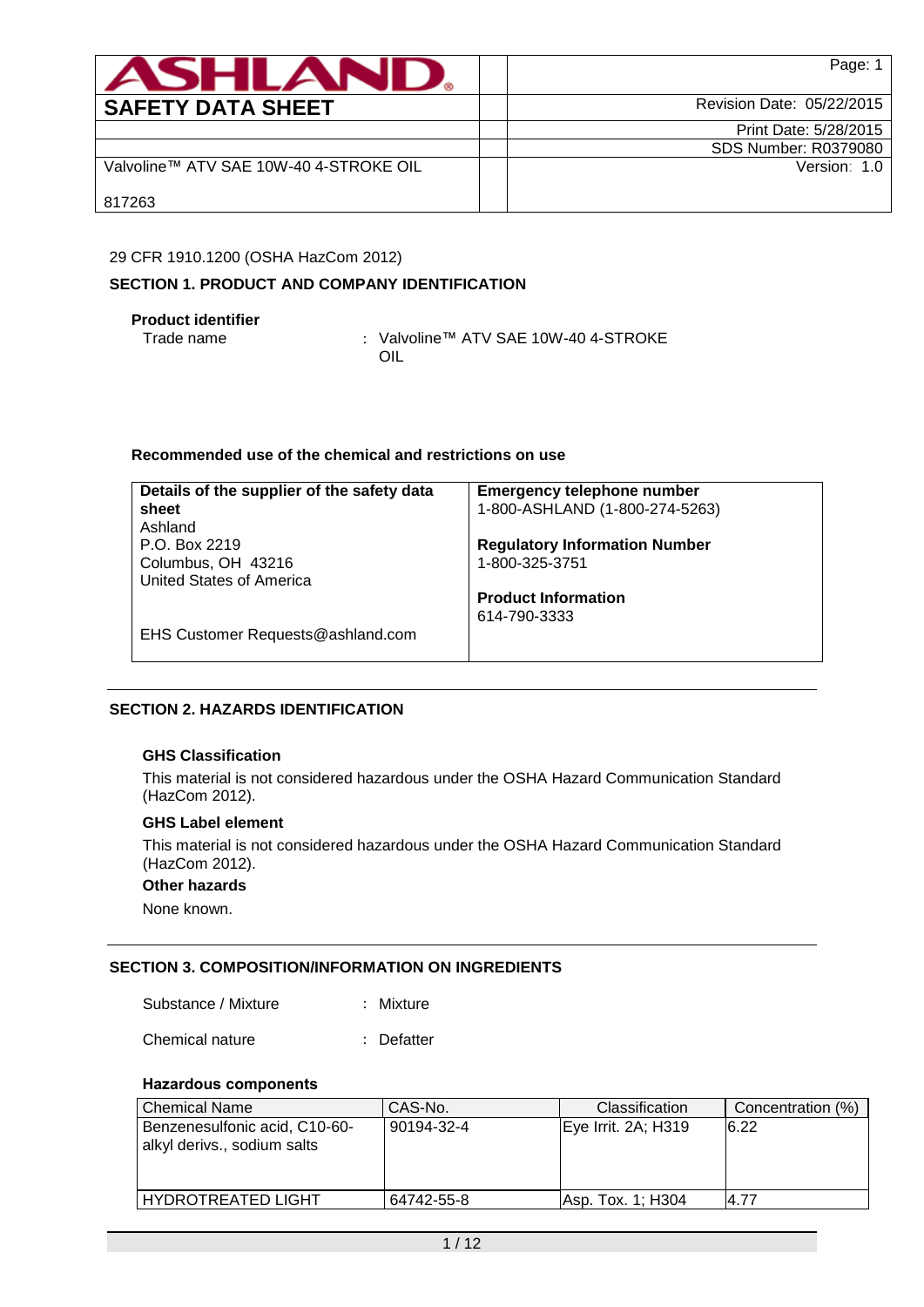| <b>ASHLANI</b>                         | Page: 2                     |
|----------------------------------------|-----------------------------|
| <b>SAFETY DATA SHEET</b>               | Revision Date: 05/22/2015   |
|                                        | Print Date: 5/28/2015       |
|                                        | <b>SDS Number: R0379080</b> |
| Valvoline™ ATV SAE 10W-40 4-STROKE OIL | Version: 1.0                |
| 817263                                 |                             |

| PARAFFINIC DISTILLATE |  |  |
|-----------------------|--|--|
|                       |  |  |

### **SECTION 4. FIRST AID MEASURES**

| General advice                                                    | : No hazards which require special first aid measures.                                                                                                                                                                                                                                                                                                                                                                                                                                                                                                                                                                                                                                                                                                                           |
|-------------------------------------------------------------------|----------------------------------------------------------------------------------------------------------------------------------------------------------------------------------------------------------------------------------------------------------------------------------------------------------------------------------------------------------------------------------------------------------------------------------------------------------------------------------------------------------------------------------------------------------------------------------------------------------------------------------------------------------------------------------------------------------------------------------------------------------------------------------|
| If inhaled                                                        | : If breathed in, move person into fresh air.<br>If unconscious place in recovery position and seek medical<br>advice.<br>If symptoms persist, call a physician.                                                                                                                                                                                                                                                                                                                                                                                                                                                                                                                                                                                                                 |
| In case of skin contact                                           | : First aid is not normally required. However, it is<br>recommended that exposed areas be cleaned by washing<br>with soap and water.                                                                                                                                                                                                                                                                                                                                                                                                                                                                                                                                                                                                                                             |
| In case of eye contact                                            | : Remove contact lenses.<br>Protect unharmed eye.                                                                                                                                                                                                                                                                                                                                                                                                                                                                                                                                                                                                                                                                                                                                |
| If swallowed                                                      | : Do not give milk or alcoholic beverages.<br>Never give anything by mouth to an unconscious person.<br>If symptoms persist, call a physician.                                                                                                                                                                                                                                                                                                                                                                                                                                                                                                                                                                                                                                   |
| Most important symptoms<br>and effects, both acute and<br>delayed | : Acute aspiration of large amounts of oil-laden material may<br>produce a serious aspiration pneumonia. Patients who<br>aspirate these oils should be followed for the development of<br>long-term sequelae. Repeated aspiration of small quantities<br>of mineral oil can produce chronic inflammation of the lungs<br>(i.e. lipoid pneumonia) that may progress to pulmonary<br>fibrosis. Symptoms are often subtle and radiological changes<br>appear worse than clinical abnormalities. Occasionally,<br>persistent cough, irritation of the upper respiratory tract,<br>shortness of breath with exertion, fever, and bloody sputum<br>occur. Inhalation exposure to oil mists below current<br>workplace exposure limits is unlikely to cause pulmonary<br>abnormalities. |
|                                                                   | Signs and symptoms of exposure to this material through<br>breathing, swallowing, and/or passage of the material through<br>the skin may include:<br>stomach or intestinal upset (nausea, vomiting, diarrhea)<br>irritation (nose, throat, airways)                                                                                                                                                                                                                                                                                                                                                                                                                                                                                                                              |
| Notes to physician                                                | : No hazards which require special first aid measures.                                                                                                                                                                                                                                                                                                                                                                                                                                                                                                                                                                                                                                                                                                                           |

# **SECTION 5. FIREFIGHTING MEASURES**

Suitable extinguishing media : Use extinguishing measures that are appropriate to local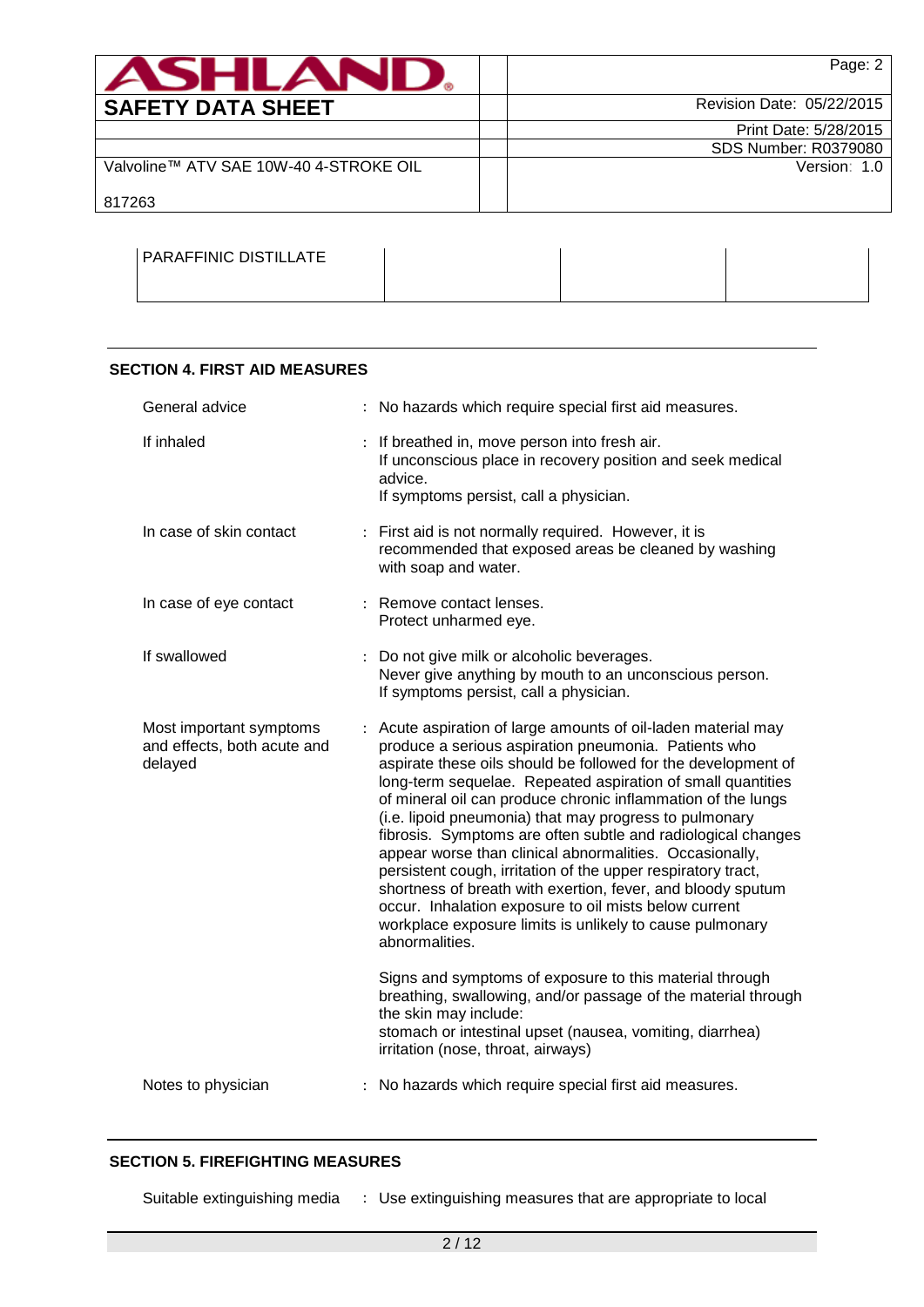| <b>ASHLAND.</b>                        | Page: 3                   |
|----------------------------------------|---------------------------|
| <b>SAFETY DATA SHEET</b>               | Revision Date: 05/22/2015 |
|                                        | Print Date: 5/28/2015     |
|                                        | SDS Number: R0379080      |
| Valvoline™ ATV SAE 10W-40 4-STROKE OIL | Version: 1.0              |
| 817263                                 |                           |

|                                         |                | circumstances and the surrounding environment.<br>Water spray<br>Foam<br>Carbon dioxide (CO2)<br>Dry chemical |
|-----------------------------------------|----------------|---------------------------------------------------------------------------------------------------------------|
| Specific hazards during<br>firefighting |                | : Do not allow run-off from fire fighting to enter drains or water<br>courses.                                |
| Hazardous combustion<br>products        |                | $:$ carbon dioxide and carbon monoxide<br>Hydrocarbons<br>Aldehydes<br>nitrogen oxides (NOx)                  |
| Specific extinguishing<br>methods       | $\ddot{\cdot}$ |                                                                                                               |
|                                         |                | Product is compatible with standard fire-fighting agents.                                                     |
| Further information                     |                | : Standard procedure for chemical fires.                                                                      |
| for firefighters                        |                | Special protective equipment : In the event of fire, wear self-contained breathing apparatus.                 |

# **SECTION 6. ACCIDENTAL RELEASE MEASURES**

| Personal precautions,<br>protective equipment and<br>emergency procedures | : Persons not wearing protective equipment should be excluded<br>from area of spill until clean-up has been completed.                                           |
|---------------------------------------------------------------------------|------------------------------------------------------------------------------------------------------------------------------------------------------------------|
| Environmental precautions                                                 | : Prevent further leakage or spillage if safe to do so.                                                                                                          |
| Methods and materials for<br>containment and cleaning up                  | : Soak up with inert absorbent material (e.g. sand, silica gel,<br>acid binder, universal binder, sawdust).<br>Keep in suitable, closed containers for disposal. |
| Other information                                                         | : Comply with all applicable federal, state, and local regulations.                                                                                              |

# **SECTION 7. HANDLING AND STORAGE**

| Advice on safe handling     | : Smoking, eating and drinking should be prohibited in the<br>application area.<br>For personal protection see section 8. |
|-----------------------------|---------------------------------------------------------------------------------------------------------------------------|
| Conditions for safe storage | : Electrical installations / working materials must comply with<br>the technological safety standards.                    |
| Materials to avoid          | : No materials to be especially mentioned.                                                                                |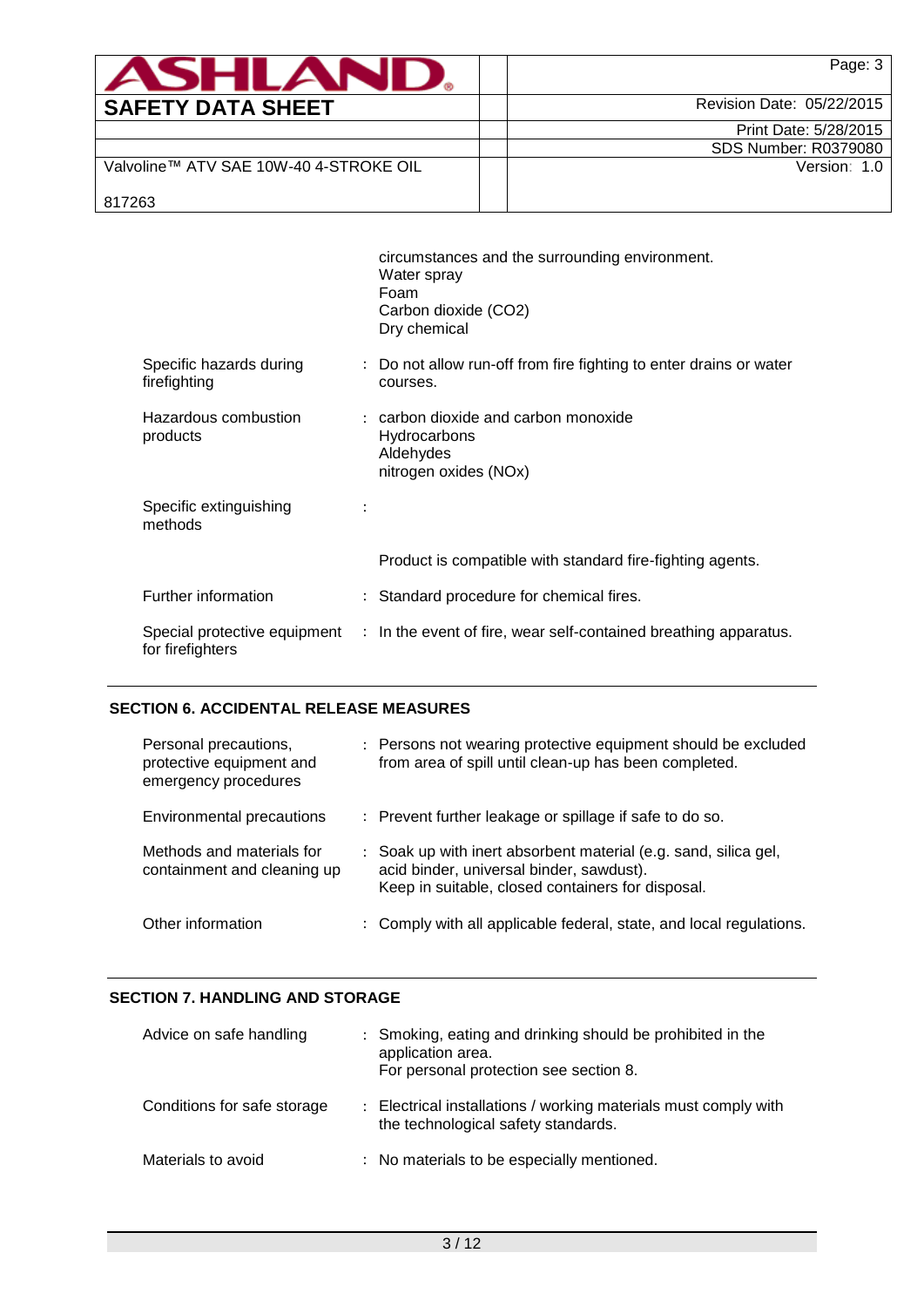| <b>ASHLAN</b>                          | Page: 4                     |
|----------------------------------------|-----------------------------|
| <b>SAFETY DATA SHEET</b>               | Revision Date: 05/22/2015   |
|                                        | Print Date: 5/28/2015       |
|                                        | <b>SDS Number: R0379080</b> |
| Valvoline™ ATV SAE 10W-40 4-STROKE OIL | Version: 1.0                |
| 817263                                 |                             |

# **SECTION 8. EXPOSURE CONTROLS/PERSONAL PROTECTION**

### **Components with workplace control parameters**

| Components                    | CAS-No.                                                                                                                                                                                                                                                                                                                                                     | Value type                                                                                                                | Control            | <b>Basis</b> |  |  |
|-------------------------------|-------------------------------------------------------------------------------------------------------------------------------------------------------------------------------------------------------------------------------------------------------------------------------------------------------------------------------------------------------------|---------------------------------------------------------------------------------------------------------------------------|--------------------|--------------|--|--|
|                               |                                                                                                                                                                                                                                                                                                                                                             | (Form of                                                                                                                  | parameters /       |              |  |  |
|                               |                                                                                                                                                                                                                                                                                                                                                             | exposure)                                                                                                                 | Permissible        |              |  |  |
|                               |                                                                                                                                                                                                                                                                                                                                                             |                                                                                                                           | concentration      |              |  |  |
| <b>HYDROTREATED LIGHT</b>     | 64742-55-8                                                                                                                                                                                                                                                                                                                                                  | <b>REL</b>                                                                                                                | $5 \text{ mg/m}$ 3 | NIOSH/GUID   |  |  |
| PARAFFINIC DISTILLATE         |                                                                                                                                                                                                                                                                                                                                                             |                                                                                                                           | Mist.              | Е            |  |  |
|                               |                                                                                                                                                                                                                                                                                                                                                             | <b>STEL</b>                                                                                                               | $10$ mg/m $3$      | NIOSH/GUID   |  |  |
|                               |                                                                                                                                                                                                                                                                                                                                                             |                                                                                                                           | Mist.              | E            |  |  |
|                               |                                                                                                                                                                                                                                                                                                                                                             | PEL                                                                                                                       | $5$ mg/m $3$       | OSHA_TRA     |  |  |
|                               |                                                                                                                                                                                                                                                                                                                                                             |                                                                                                                           | Mist.              | <b>NS</b>    |  |  |
| <b>Engineering measures</b>   | : General room ventilation should be adequate for normal<br>conditions of use. However, if unusual operating conditions<br>exist, provide sufficient mechanical (general and/or local<br>exhaust) ventilation to maintain exposure below exposure<br>guidelines (if applicable) or below levels that cause known,<br>suspected or apparent adverse effects. |                                                                                                                           |                    |              |  |  |
| Personal protective equipment |                                                                                                                                                                                                                                                                                                                                                             |                                                                                                                           |                    |              |  |  |
| Respiratory protection        | : No personal respiratory protective equipment normally<br>required.                                                                                                                                                                                                                                                                                        |                                                                                                                           |                    |              |  |  |
| Eye protection                | into eyes.                                                                                                                                                                                                                                                                                                                                                  | Not required under normal conditions of use. Wear splash-<br>proof safety goggles if material could be misted or splashed |                    |              |  |  |
| Skin and body protection      | : Wear as appropriate:<br>Safety shoes<br>Wear resistant gloves (consult your safety equipment                                                                                                                                                                                                                                                              |                                                                                                                           |                    |              |  |  |

|                  | supplier).                             |  |
|------------------|----------------------------------------|--|
| Hygiene measures | : General industrial hygiene practice. |  |

### **SECTION 9. PHYSICAL AND CHEMICAL PROPERTIES**

| Appearance      | $\mathbf{r}$              | liquid            |
|-----------------|---------------------------|-------------------|
| Physical state  | $\ddot{\phantom{0}}$      | liquid            |
| Colour          |                           | : amber           |
| Odour           | $\mathbb{Z}^{\mathbb{Z}}$ | hydrocarbon-like  |
| Odour Threshold | ٠.                        | No data available |
| рH              |                           | No data available |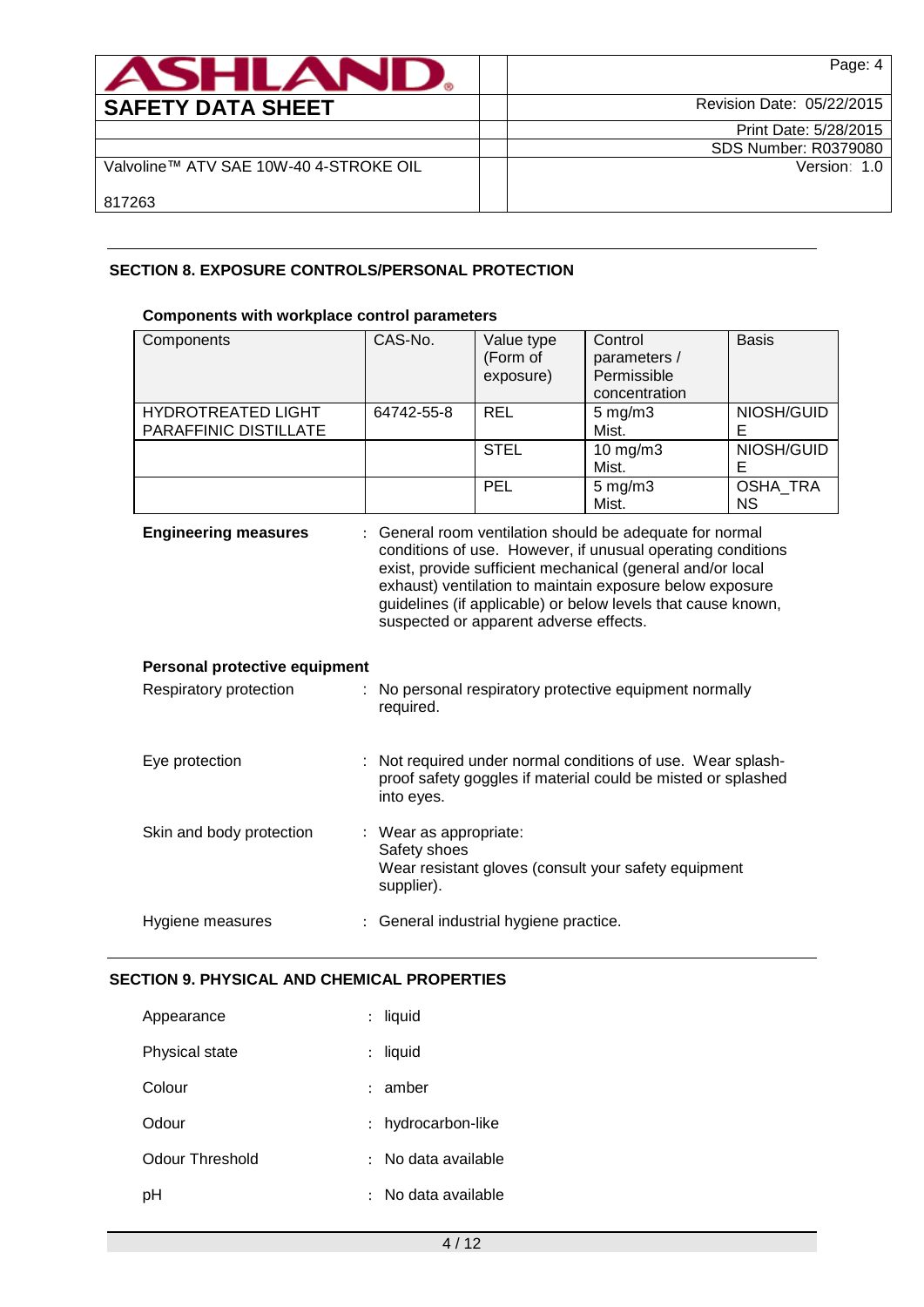| <b>ASHLAND.</b>                        | Page: 5                   |
|----------------------------------------|---------------------------|
| <b>SAFETY DATA SHEET</b>               | Revision Date: 05/22/2015 |
|                                        | Print Date: 5/28/2015     |
|                                        | SDS Number: R0379080      |
| Valvoline™ ATV SAE 10W-40 4-STROKE OIL | Version: 1.0              |
| 817263                                 |                           |

| Melting point/freezing point               |                           | : No data available                                                                                 |
|--------------------------------------------|---------------------------|-----------------------------------------------------------------------------------------------------|
| Boiling point/boiling range                | $\mathbb{R}^{\mathbb{Z}}$ | > 424 °F / 218 °C<br>(1013 hPa)                                                                     |
| Flash point                                | ÷.                        | $>$ 390 °F $/$ > 199 °C<br>Method: Cleveland open cup                                               |
| Evaporation rate                           |                           | $:$ < 1<br><b>Ethyl Ether</b>                                                                       |
| Flammability (solid, gas)                  | ÷                         | No data available                                                                                   |
| Upper explosion limit                      | $\mathbb{R}^{\mathbb{Z}}$ | 6 %(V)                                                                                              |
| Lower explosion limit                      |                           | <b>Calculated Explosive Limit</b><br>1 %(V)                                                         |
| Vapour pressure                            | $\mathbb{R}^{\mathbb{Z}}$ | <b>Calculated Explosive Limit</b><br>0.0133333 hPa $(21.11 °C)$<br><b>Calculated Vapor Pressure</b> |
| Relative vapour density                    |                           | $: > 1$ AIR=1                                                                                       |
| Relative density                           | $\ddot{\phantom{0}}$      | No data available                                                                                   |
| Density                                    | $\ddot{\cdot}$            | 0.8716 g/cm3 (15.56 °C)                                                                             |
|                                            |                           |                                                                                                     |
| Solubility(ies)<br>Water solubility        | $\ddot{\phantom{a}}$      | No data available                                                                                   |
| Solubility in other solvents               | $\ddot{\phantom{a}}$      | No data available                                                                                   |
| Partition coefficient: n-<br>octanol/water |                           | No data available                                                                                   |
| Thermal decomposition                      | $\ddot{\phantom{a}}$      | No data available                                                                                   |
| Viscosity<br>Viscosity, dynamic            | ÷                         | No data available                                                                                   |
| Viscosity, kinematic                       | $\ddot{\phantom{a}}$      | $15 \text{ mm}$ 2/s                                                                                 |

### **SECTION 10. STABILITY AND REACTIVITY**

| Reactivity               | : No decomposition if stored and applied as directed. |
|--------------------------|-------------------------------------------------------|
| Chemical stability       | : Stable under recommended storage conditions.        |
| Possibility of hazardous | : Product will not undergo hazardous polymerization.  |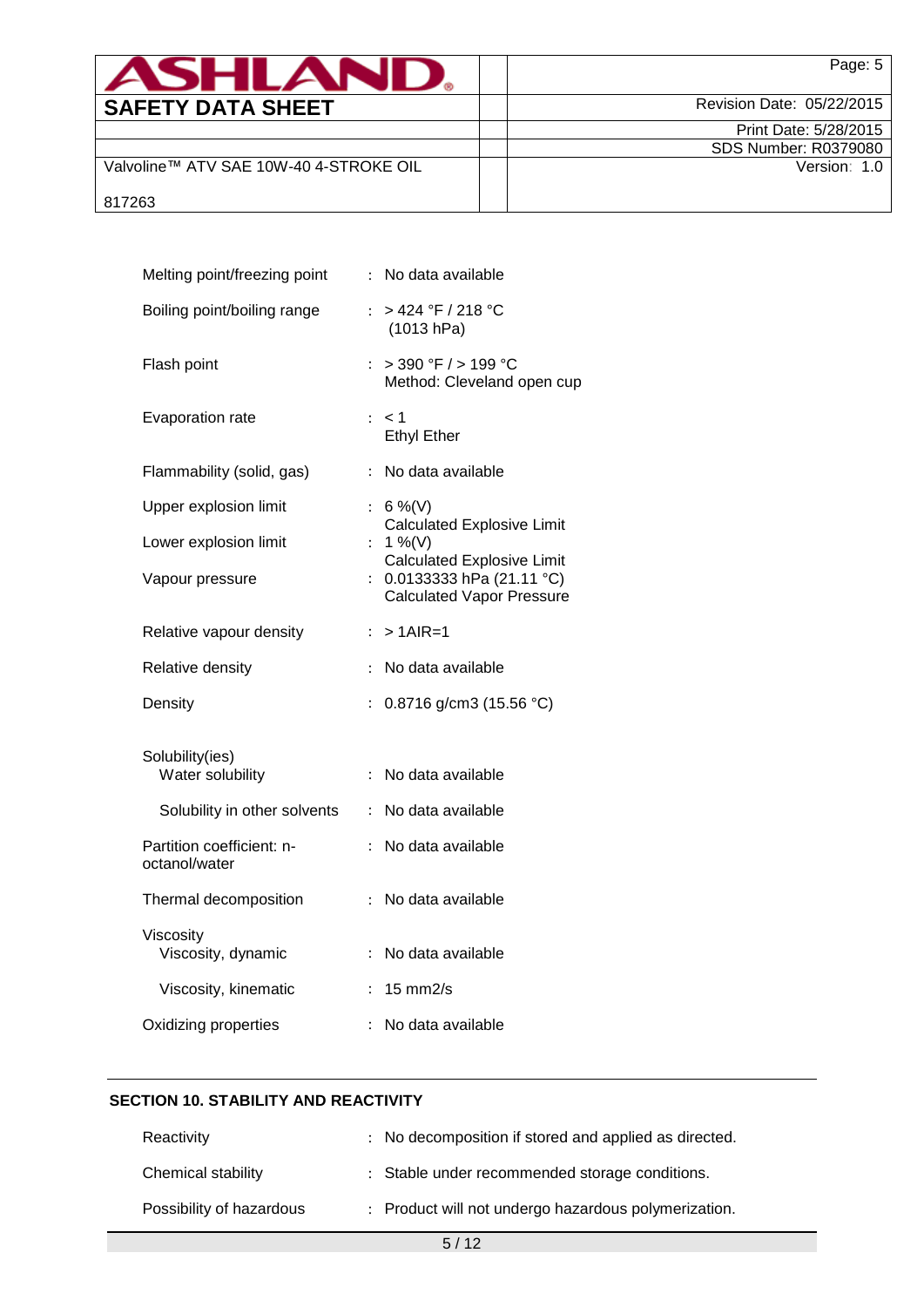| <b>ASHLAND.</b>                        | Page: 6                     |
|----------------------------------------|-----------------------------|
| <b>SAFETY DATA SHEET</b>               | Revision Date: 05/22/2015   |
|                                        | Print Date: 5/28/2015       |
|                                        | <b>SDS Number: R0379080</b> |
| Valvoline™ ATV SAE 10W-40 4-STROKE OIL | Version: 1.0                |
| 817263                                 |                             |

| reactions                           |                                                                             |
|-------------------------------------|-----------------------------------------------------------------------------|
| Conditions to avoid                 | excessive heat                                                              |
| Incompatible materials              | halogenated hydrocarbons<br>halogens<br>Strong oxidizing agents             |
| Hazardous decomposition<br>products | carbon dioxide and carbon monoxide<br>Hydrocarbons<br>Nitrogen oxides (NOx) |

### **SECTION 11. TOXICOLOGICAL INFORMATION**

| Information on likely routes of : Inhalation |              |
|----------------------------------------------|--------------|
| exposure                                     | Skin contact |
|                                              | Eye Contact  |
|                                              | Ingestion    |

#### **Acute toxicity**

Not classified based on available information. **Skin corrosion/irritation** Not classified based on available information. **Product:** Result: Repeated exposure may cause skin dryness or cracking.

#### **Components:**

Benzenesulfonic acid, C10-60-alkyl derivs., sodium salts**:** Result: Not irritating to skin

HYDROTREATED LIGHT PARAFFINIC DISTILLATE**:** Result: Mildly irritating to skin

**Serious eye damage/eye irritation** Not classified based on available information. **Product:** Remarks: Unlikely to cause eye irritation or injury.

#### **Components:**

Benzenesulfonic acid, C10-60-alkyl derivs., sodium salts**:** Result: Irritating to eyes

HYDROTREATED LIGHT PARAFFINIC DISTILLATE**:** Result: Mildly irritating to eyes

### **Respiratory or skin sensitisation**

Skin sensitisation: Not classified based on available information. Respiratory sensitisation: Not classified based on available information. **Germ cell mutagenicity** Not classified based on available information.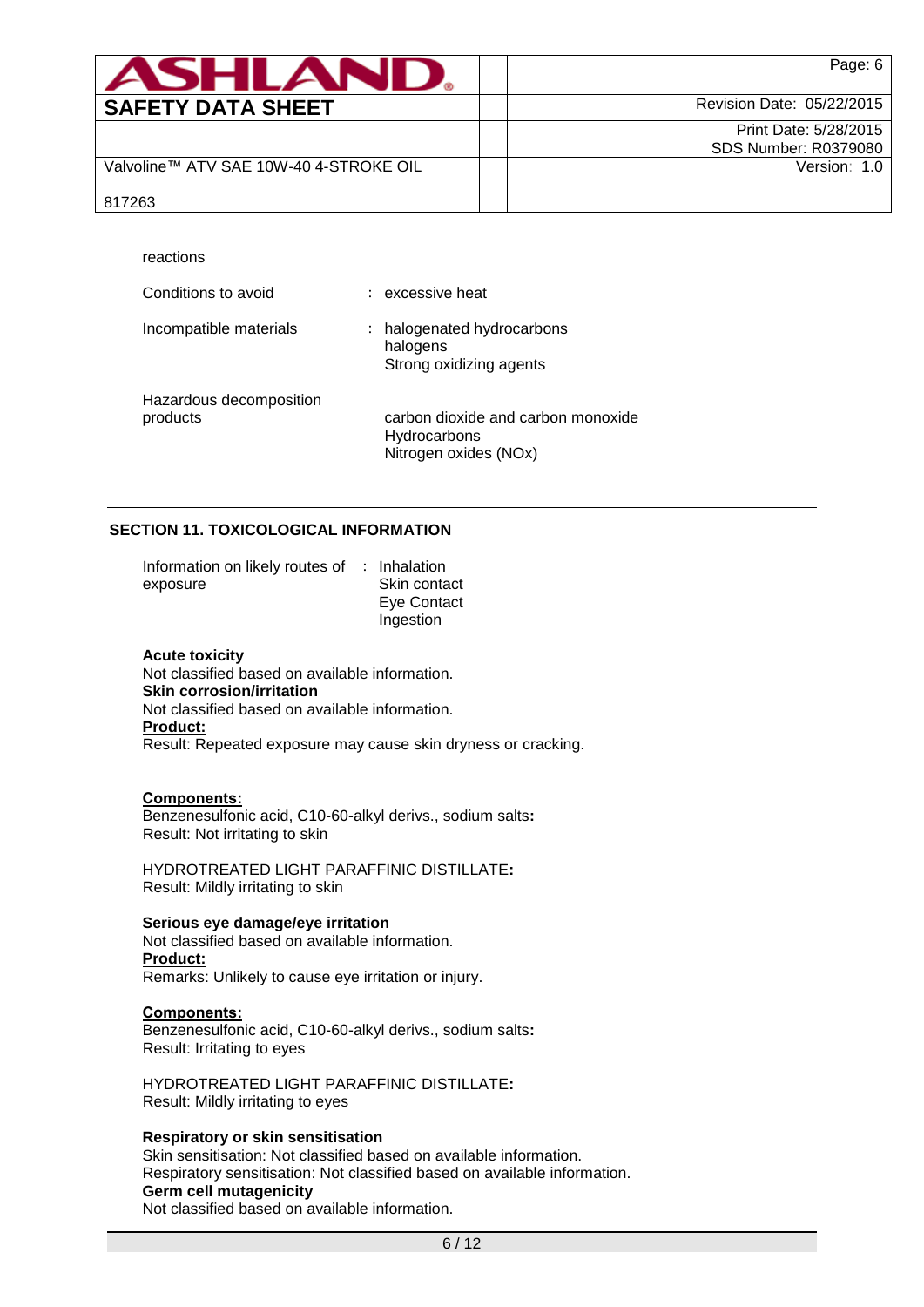| ASHLANI                                | Page: 7                   |
|----------------------------------------|---------------------------|
| <b>SAFETY DATA SHEET</b>               | Revision Date: 05/22/2015 |
|                                        | Print Date: 5/28/2015     |
|                                        | SDS Number: R0379080      |
| Valvoline™ ATV SAE 10W-40 4-STROKE OIL | Version: 1.0              |
| 817263                                 |                           |

### **Carcinogenicity** Not classified based on available information. **Reproductive toxicity** Not classified based on available information. **STOT - single exposure** Not classified based on available information. **STOT - repeated exposure** Not classified based on available information. **Aspiration toxicity** Not classified based on available information. **Components:** HYDROTREATED LIGHT PARAFFINIC DISTILLATE**:** May be fatal if swallowed and enters airways.

#### **Further information Product:**

Remarks: No data available

# **Carcinogenicity:**

| <b>IARC</b> | No component of this product present at levels greater than or<br>equal to 0.1% is identified as probable, possible or confirmed<br>human carcinogen by IARC. |
|-------------|---------------------------------------------------------------------------------------------------------------------------------------------------------------|
| <b>OSHA</b> | No component of this product present at levels greater than or<br>equal to 0.1% is identified as a carcinogen or potential<br>carcinogen by OSHA.             |
| <b>NTP</b>  | No component of this product present at levels greater than or<br>equal to 0.1% is identified as a known or anticipated carcinogen<br>by NTP.                 |

# **SECTION 12. ECOLOGICAL INFORMATION**

### **Ecotoxicity**

No data available **Persistence and degradability** No data available

### **Bioaccumulative potential**

No data available

# **Mobility in soil**

No data available

# **Other adverse effects**

No data available

### **Product:**

Additional ecological information

: No data available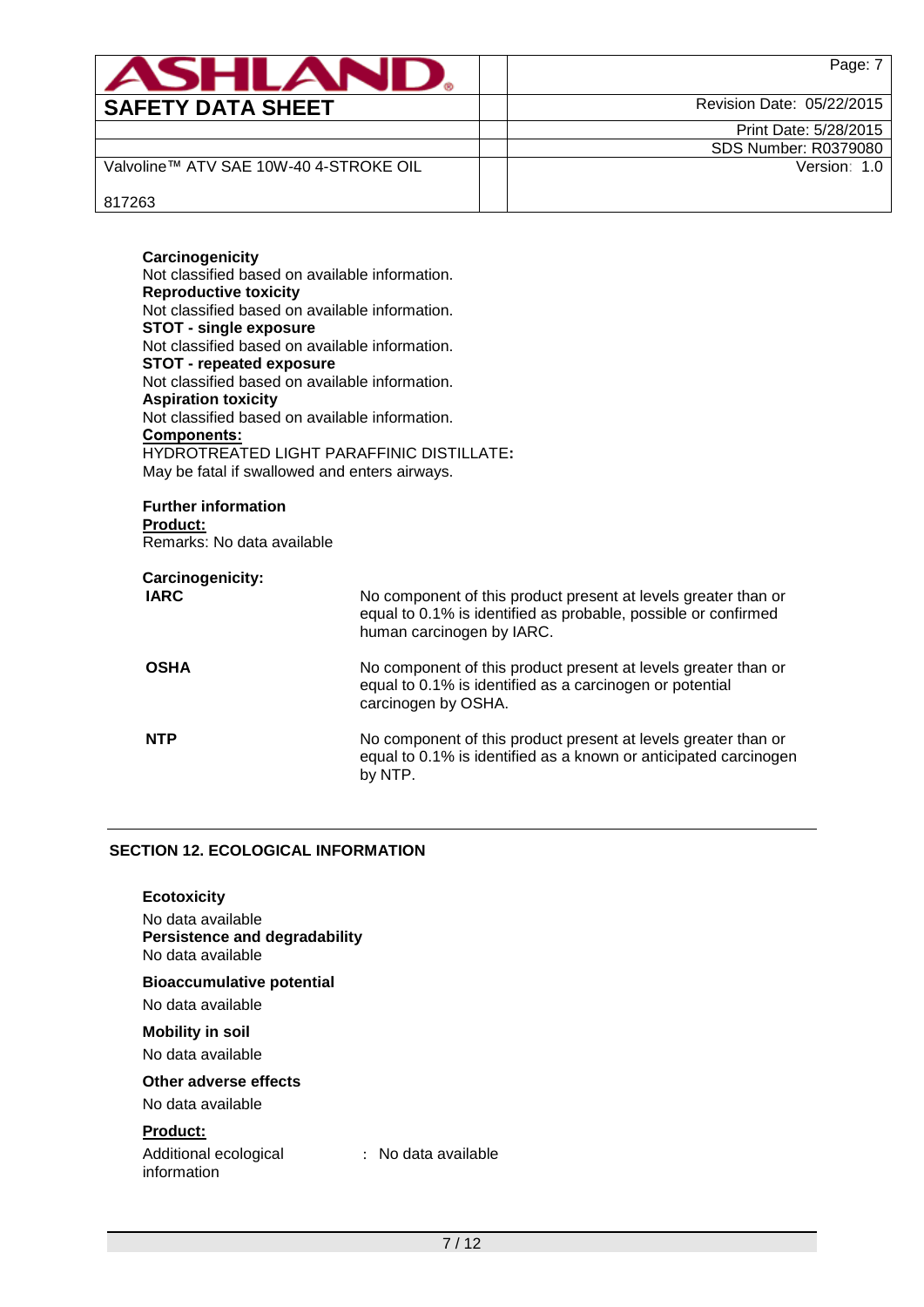| <b>ASHLAND</b>                         | Page: 8                   |
|----------------------------------------|---------------------------|
| <b>SAFETY DATA SHEET</b>               | Revision Date: 05/22/2015 |
|                                        | Print Date: 5/28/2015     |
|                                        | SDS Number: R0379080      |
| Valvoline™ ATV SAE 10W-40 4-STROKE OIL | Version: 1.0              |
| 817263                                 |                           |

# **SECTION 13. DISPOSAL CONSIDERATIONS**

| <b>Disposal methods</b> |                                                                                         |
|-------------------------|-----------------------------------------------------------------------------------------|
| General advice          | : Dispose of in accordance with all applicable local, state and<br>federal regulations. |
| Contaminated packaging  | : Empty remaining contents.                                                             |

### **SECTION 14. TRANSPORT INFORMATION**

### **International transport regulations**

### **REGULATION**

| <b>ID NUMBER</b> | <b>PROPER SHIPPING NAME</b> | *HAZARD      | <b>SUBSIDIARY</b> | <b>PACKING</b> | <b>MARINE</b> |
|------------------|-----------------------------|--------------|-------------------|----------------|---------------|
|                  |                             | <b>CLASS</b> | <b>HAZARDS</b>    | <b>GROUP</b>   | POLLUTANT     |
|                  |                             |              |                   |                | QTY.<br>LTD.  |

### **U.S. DOT - ROAD**

| N/<br>.<br>. . |  |
|----------------|--|
|                |  |

### **U.S. DOT - RAIL**

Not dangerous goods

### **U.S. DOT - INLAND WATERWAYS**

Not dangerous goods

### **TRANSPORT CANADA - ROAD**

Not dangerous goods

### **TRANSPORT CANADA - RAIL**

Not dangerous goods

### **TRANSPORT CANADA - INLAND WATERWAYS**

Not dangerous goods

### **INTERNATIONAL MARITIME DANGEROUS GOODS**

Not dangerous goods

# **INTERNATIONAL AIR TRANSPORT ASSOCIATION - CARGO**

Not dangerous goods

# **INTERNATIONAL AIR TRANSPORT ASSOCIATION - PASSENGER**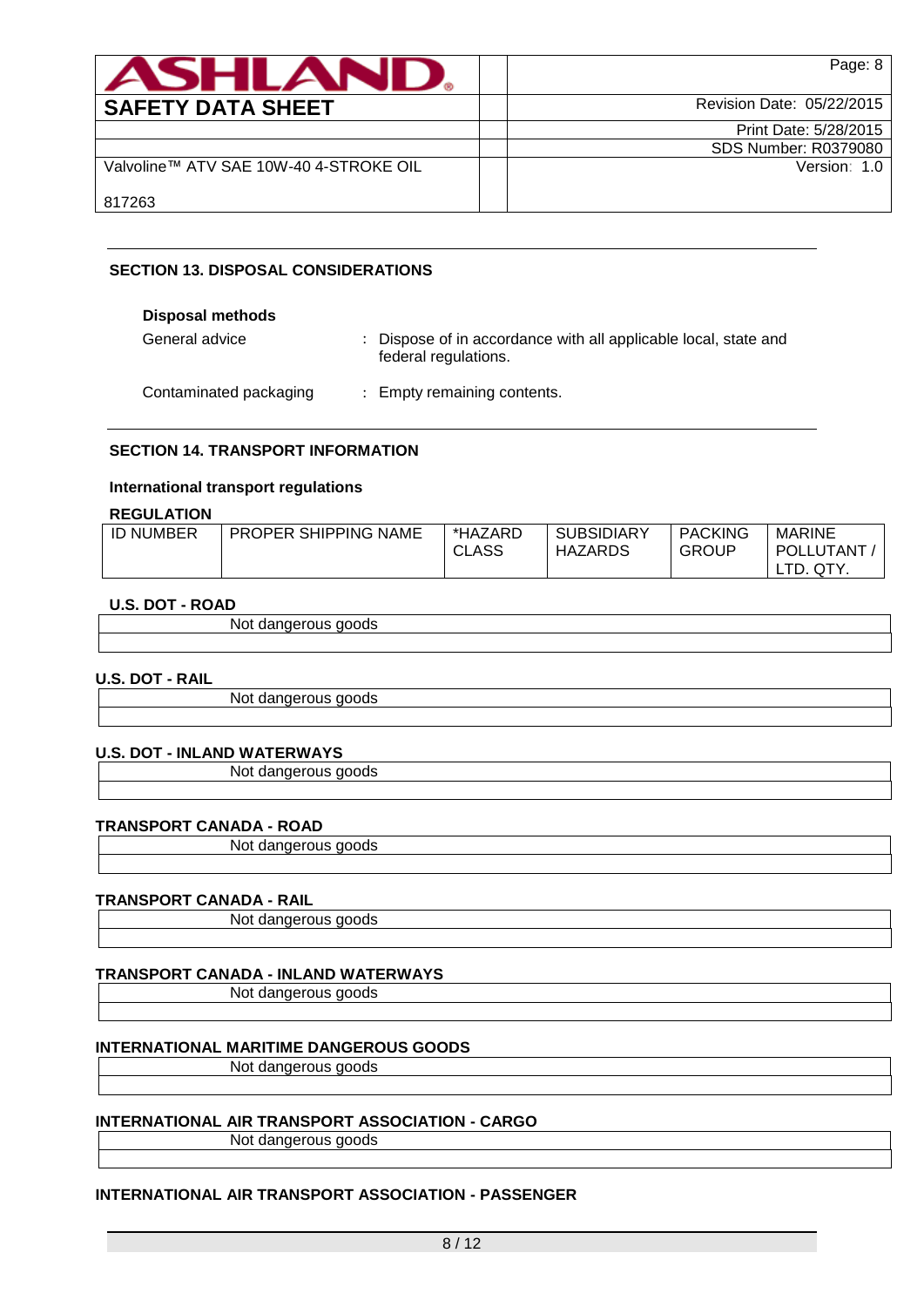| <b>ASHLAND</b>                         | Page: 9                     |
|----------------------------------------|-----------------------------|
| <b>SAFETY DATA SHEET</b>               | Revision Date: 05/22/2015   |
|                                        | Print Date: 5/28/2015       |
|                                        | <b>SDS Number: R0379080</b> |
| Valvoline™ ATV SAE 10W-40 4-STROKE OIL | Version: 1.0                |
| 817263                                 |                             |

Not dangerous goods

### **MEXICAN REGULATION FOR THE LAND TRANSPORT OF HAZARDOUS MATERIALS AND WASTES**

Not dangerous goods

## **\*ORM = ORM-D, CBL = COMBUSTIBLE LIQUID**

Marine pollutant and no

Dangerous goods descriptions (if indicated above) may not reflect quantity, end-use or region-specific exceptions that can be applied. Consult shipping documents for descriptions that are specific to the shipment.

## **SECTION 15. REGULATORY INFORMATION**

| SARA 311/312 Hazards                    | : No SARA Hazards         |                                             |                                                                                                                                                                                           |                       |
|-----------------------------------------|---------------------------|---------------------------------------------|-------------------------------------------------------------------------------------------------------------------------------------------------------------------------------------------|-----------------------|
| <b>SARA 313</b><br>Component(s)SARA 313 |                           |                                             | : This material does not contain any chemical components with<br>known CAS numbers that exceed the threshold (De Minimis)<br>reporting levels established by SARA Title III, Section 313. |                       |
| Pennsylvania Right To Know              |                           | HEAVY PARAFFINIC DISTILLATE                 | 64742-54-7                                                                                                                                                                                | $90.00 -$<br>100.00 % |
|                                         | sodium salts              | Benzenesulfonic acid, C10-60-alkyl derivs., | 90194-32-4                                                                                                                                                                                | $5.00 - 10.00 %$      |
|                                         | <b>DISTILLATE</b>         | <b>HYDROTREATED LIGHT PARAFFINIC</b>        | 64742-55-8                                                                                                                                                                                | $1.00 - 5.00 %$       |
| <b>New Jersey Right To Know</b>         |                           | <b>HEAVY PARAFFINIC DISTILLATE</b>          | 64742-54-7                                                                                                                                                                                | $90.00 -$<br>100.00 % |
|                                         | sodium salts              | Benzenesulfonic acid, C10-60-alkyl derivs., | 90194-32-4                                                                                                                                                                                | $5.00 - 10.00 %$      |
|                                         | <b>DISTILLATE</b>         | <b>HYDROTREATED LIGHT PARAFFINIC</b>        | 64742-55-8                                                                                                                                                                                | $1.00 - 5.00 %$       |
|                                         |                           | POLYOLEFIN AMIDE ALKENEAMINE                | Not Assigned                                                                                                                                                                              | $1.00 - 5.00 %$       |
|                                         | <b>LUBRICANT ADDITIVE</b> |                                             | Not Assigned                                                                                                                                                                              | $1.00 - 5.00 %$       |
|                                         |                           |                                             |                                                                                                                                                                                           |                       |

**California Prop 65** Proposition 65 warnings are not required for this product based on the results of a risk assessment.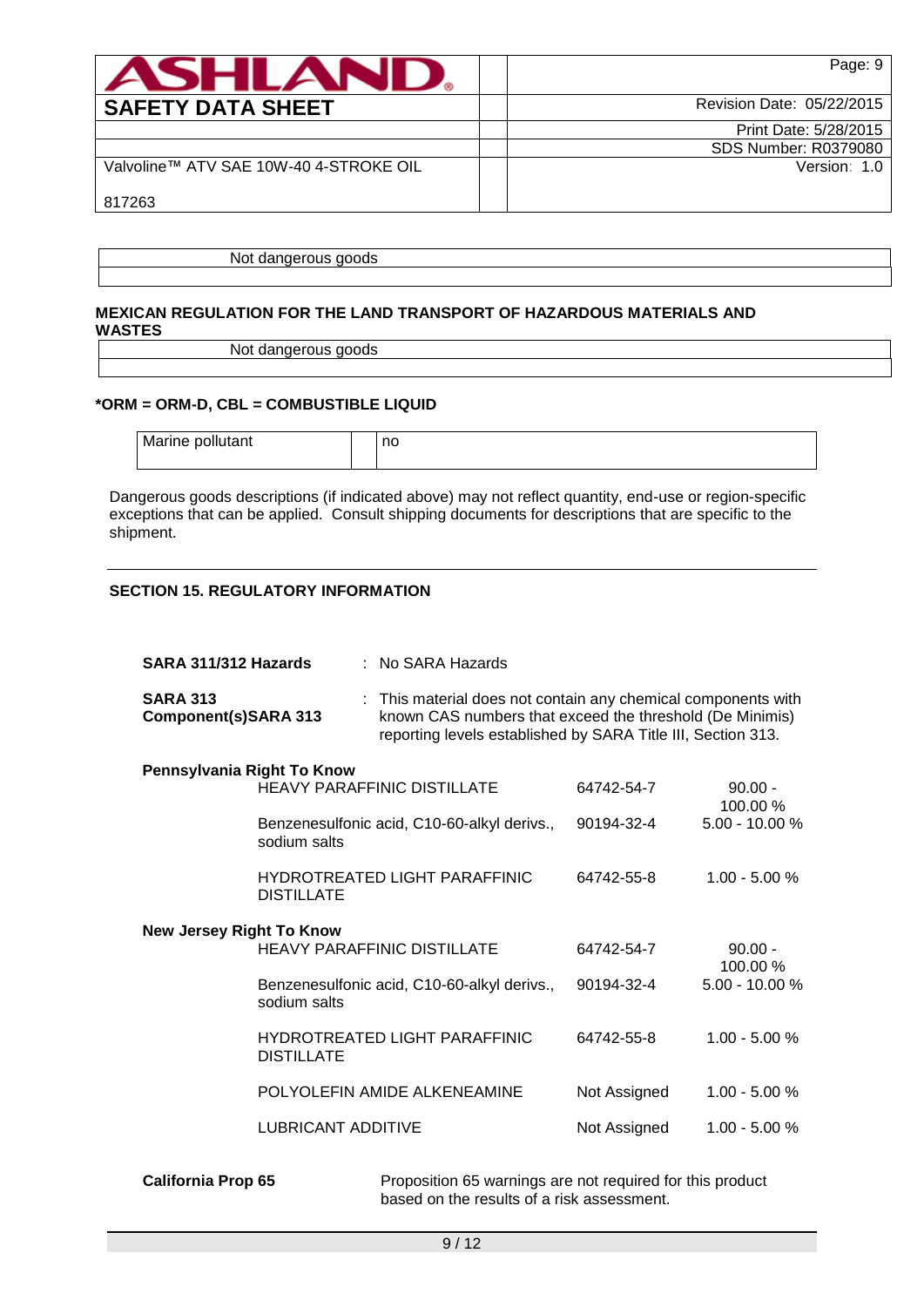| <b>ASHLAND.</b>                        | Page: 10                  |
|----------------------------------------|---------------------------|
| <b>SAFETY DATA SHEET</b>               | Revision Date: 05/22/2015 |
|                                        | Print Date: 5/28/2015     |
|                                        | SDS Number: R0379080      |
| Valvoline™ ATV SAE 10W-40 4-STROKE OIL | Version: 1.0              |
| 817263                                 |                           |

| <b>TSCA</b>  | The components of this product are reported in the following inventories:<br>: On TSCA Inventory |
|--------------|--------------------------------------------------------------------------------------------------|
| DSL          | : All components of this product are on the Canadian DSL.                                        |
| <b>AUSTR</b> | : On the inventory, or in compliance with the inventory                                          |
| <b>NZIOC</b> | : Not in compliance with the inventory                                                           |
| <b>KECL</b>  | : On the inventory, or in compliance with the inventory                                          |
| <b>PICCS</b> | : On the inventory, or in compliance with the inventory                                          |
| <b>IECSC</b> | $: q$ (quantity restricted)                                                                      |

### **Inventories**

AICS (Australia), DSL (Canada), IECSC (China), REACH (European Union), ENCS (Japan), ISHL (Japan), KECI (Korea), NZIoC (New Zealand), PICCS (Philippines), TSCA (USA)

# **SECTION 16. OTHER INFORMATION**

# **Further information**

Revision Date: 05/22/2015



#### **NFPA Flammable and Combustible Liquids Classification** Combustible Liquid Class IIIB

**Full text of H-Statements referred to under sections 2 and 3.** H304 May be fatal if swallowed and enters airways.<br>H319 Causes serious eye irritation. Causes serious eye irritation.

### Sources of key data used to compile the Safety Data Sheet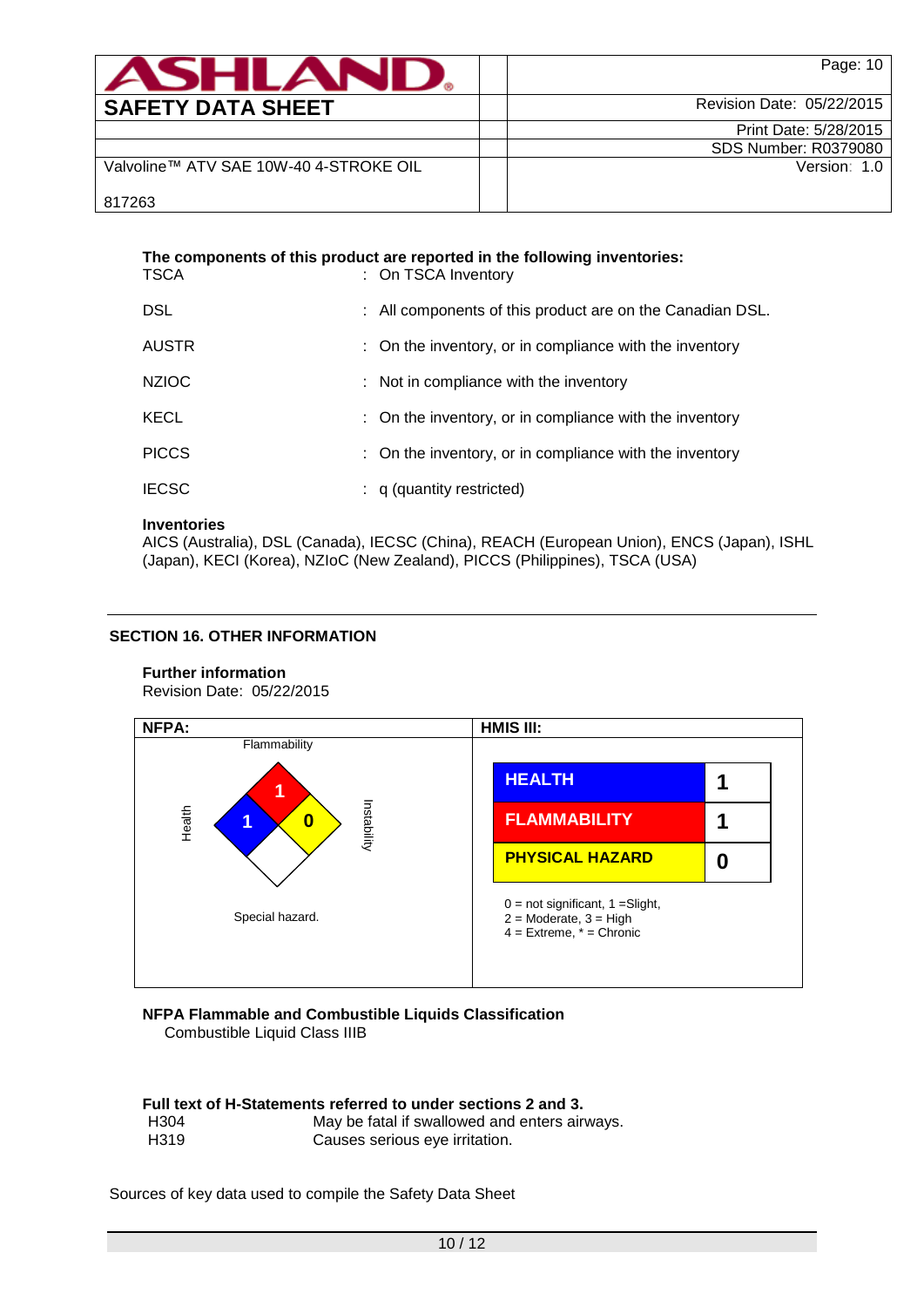| <b>ASHLAND.</b>                        | Page: 11                    |
|----------------------------------------|-----------------------------|
| <b>SAFETY DATA SHEET</b>               | Revision Date: 05/22/2015   |
|                                        | Print Date: 5/28/2015       |
|                                        | <b>SDS Number: R0379080</b> |
| Valvoline™ ATV SAE 10W-40 4-STROKE OIL | Version: 1.0                |
| 817263                                 |                             |

Ashland internal data including own and sponsored test reports

The UNECE administers regional agreements implementing harmonised classification for labelling (GHS) and transport.

The information accumulated herein is believed to be accurate but is not warranted to be whether originating with the company or not. Recipients are advised to confirm in advance of need that the information is current, applicable, and suitable to their circumstances. This SDS has been prepared by Ashland's Environmental Health and Safety Department (1-800-325-3751).

List of abbreviations and acronyms that could be, but not necessarily are, used in this safety data sheet :

ACGIH : American Conference of Industrial Hygienists

BEI : Biological Exposure Index

CAS : Chemical Abstracts Service (Division of the American Chemical Society).

CMR : Carcinogenic, Mutagenic or Toxic for Reproduction

FG : Food grade

GHS : Globally Harmonized System of Classification and Labeling of Chemicals.

H-statement : Hazard Statement

IATA : International Air Transport Association.

IATA-DGR : Dangerous Goods Regulation by the "International Air Transport Association" (IATA).

ICAO : International Civil Aviation Organization

ICAO-TI (ICAO) : Technical Instructions by the "International Civil Aviation Organization"

IMDG : International Maritime Code for Dangerous Goods

ISO : International Organization for Standardization

logPow : octanol-water partition coefficient

LCxx : Lethal Concentration, for xx percent of test population

LDxx : Lethal Dose, for xx percent of test population.

ICxx : Inhibitory Concentration for xx of a substance

Ecxx : Effective Concentration of xx

N.O.S.: Not Otherwise Specified

OECD : Organization for Economic Co-operation and Development

OEL : Occupational Exposure Limit

P-Statement : Precautionary Statement

PBT : Persistent , Bioaccumulative and Toxic

PPE : Personal Protective Equipment

STEL : Short-term exposure limit

STOT : Specific Target Organ Toxicity

TLV : Threshold Limit Value

TWA : Time-weighted average

vPvB : Very Persistent and Very Bioaccumulative

WEL : Workplace Exposure Level

CERCLA : Comprehensive Environmental Response, Compensation, and Liability Act

DOT : Department of Transportation

FIFRA : Federal Insecticide, Fungicide, and Rodenticide Act

HMIRC : Hazardous Materials Information Review Commission

HMIS : Hazardous Materials Identification System NFPA : National Fire Protection Association

NIOSH : National Institute for Occupational Safety and Health

OSHA : Occupational Safety and Health Administration

PMRA : Health Canada Pest Management Regulatory Agency